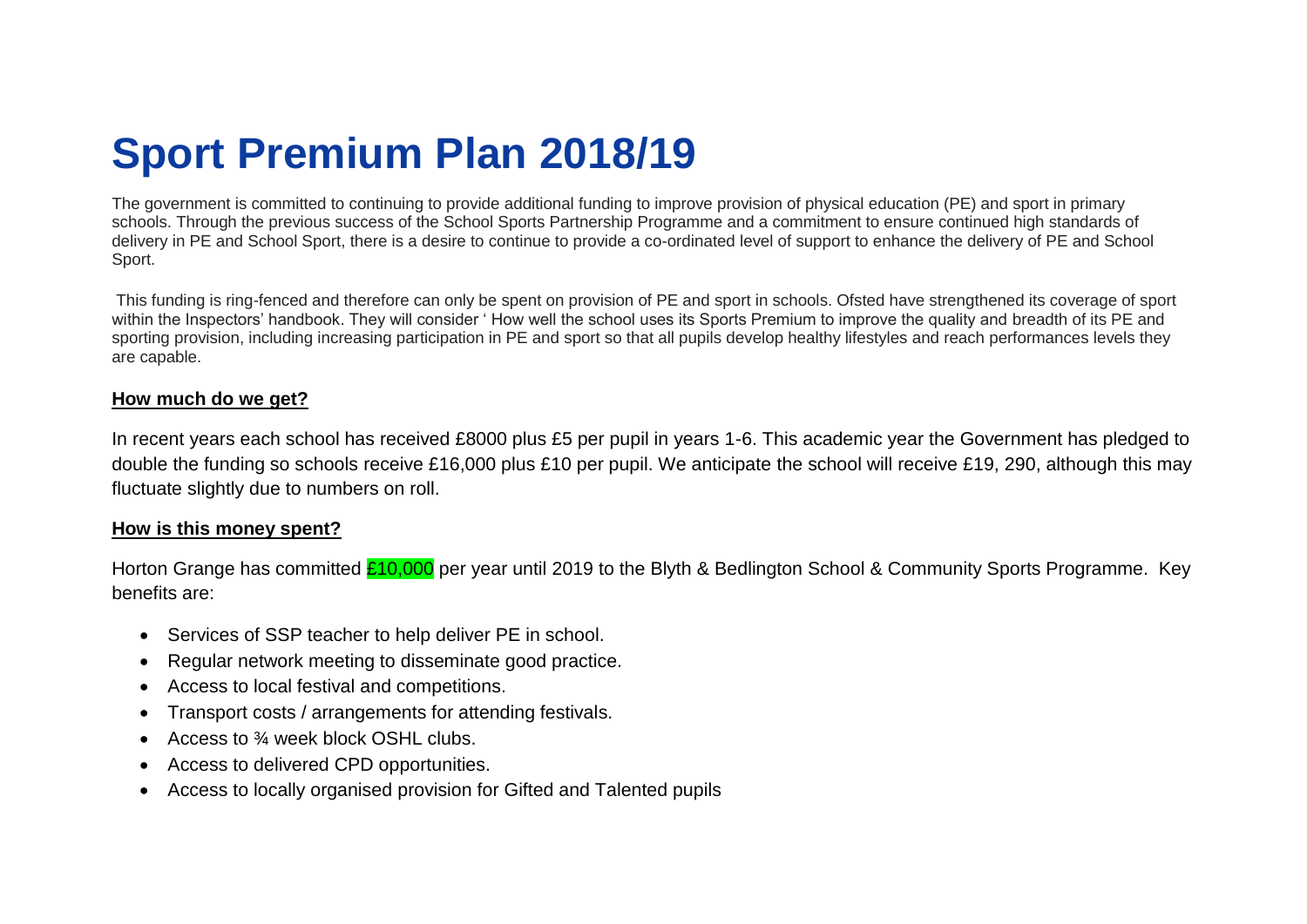- Access to leaders in secondary school to support with Primary PE events.
- Advice and support on health and safety in PE

| Evidence from SE       | Key objective and expected impact                            | Action                                   | Cost (estimated)        |
|------------------------|--------------------------------------------------------------|------------------------------------------|-------------------------|
| (where relevant)       |                                                              |                                          |                         |
| <b>Priority Area 1</b> |                                                              |                                          |                         |
|                        | Physical education / curricular PE (delivery and leadership) |                                          |                         |
| 1) Standards in PE     | To continue to improve the quality                           | <b>SSP</b> specialist teacher to deliver | Weekly PE delivery from |
| continued to           | of PE teaching across schools so                             | PE to weekly throughout year to          | qualified PE teacher    |
| improve last year as   | that standards improve despite                               | raise standards and model                | linked to Sports        |
| a result of specialist | staffing change.                                             | effective delivery.                      | Partnership £6540       |
| teaching throughout    |                                                              |                                          |                         |
| year. This also        |                                                              | <b>Rotation of observation for staff</b> | Staff release           |
| supported transition   | Intended impact                                              | CPD followed by coaching model.          | £100                    |
| to secondary           | <b>Specialist PE teacher linked to</b>                       |                                          |                         |
| school.                | sports partnership and PE lead                               | <b>New appointment in EYFS with</b>      |                         |
|                        | coaches and develops staff so that                           | <b>Gymnastics / PE specialism to</b>     | Release for PE lead     |
| Monitoring by PE       | quality of teaching continues to                             | teach PE in EYFS and in Year 1           | £500 (1 day per term)   |
| lead showed quality    | <i>improves.</i>                                             | during Summer term.                      |                         |
| of teaching some       |                                                              |                                          |                         |
| year other year        | Observations of PE teaching                                  |                                          |                         |
| groups to be           | across PE are of consistent good                             |                                          |                         |
| inconsistent.          | quality.                                                     |                                          |                         |
|                        |                                                              |                                          |                         |
| $2 \times NOT$         |                                                              |                                          |                         |
| appointments for       |                                                              |                                          |                         |
| Sept $18 - 1$ with PE  |                                                              |                                          |                         |
| specialism.            |                                                              |                                          |                         |
|                        |                                                              |                                          |                         |
| 1 x PE apprentice      |                                                              |                                          |                         |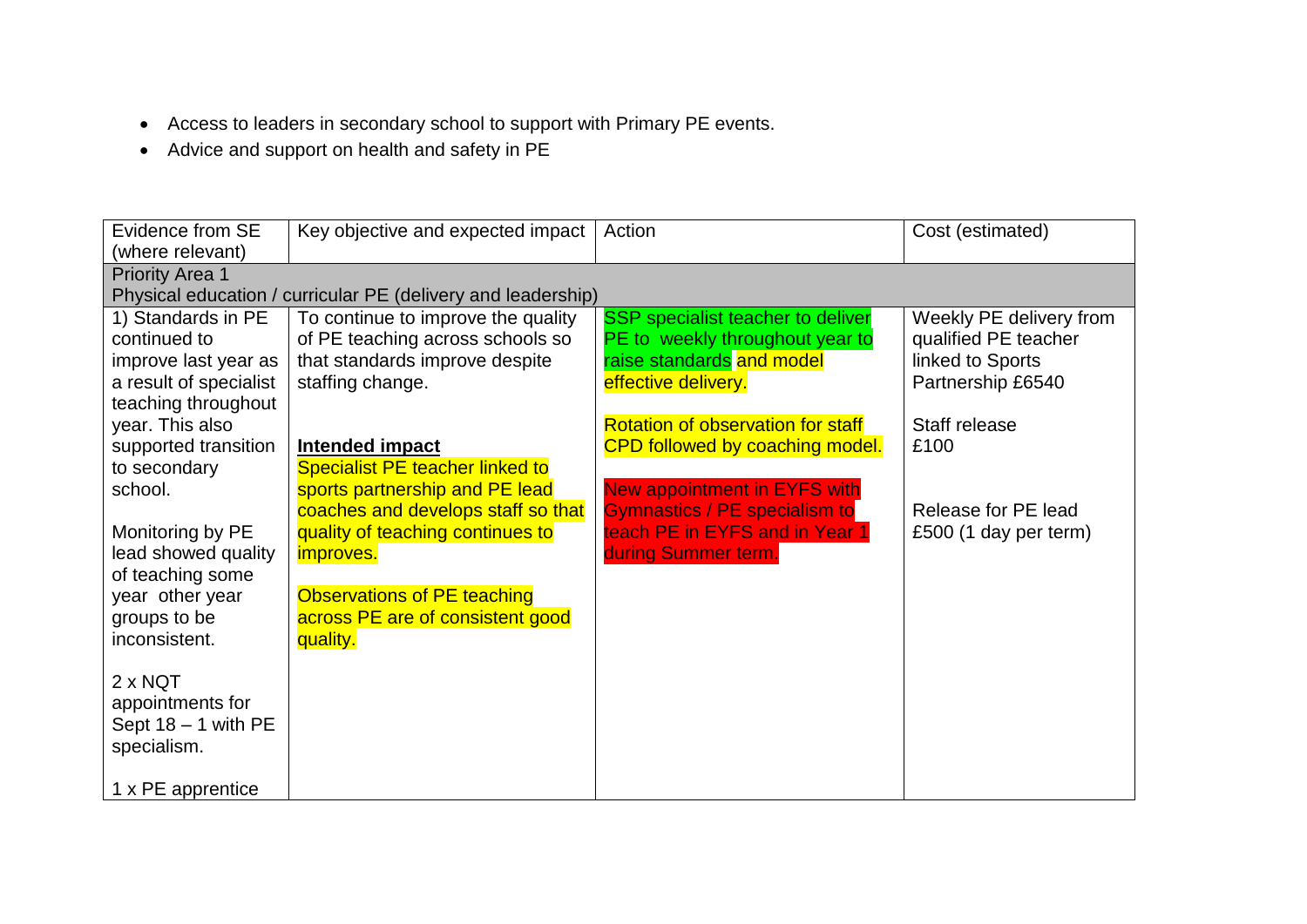| strengthens<br>capacity but will<br>need support.                                               |                                                                   |                                    |                                                 |
|-------------------------------------------------------------------------------------------------|-------------------------------------------------------------------|------------------------------------|-------------------------------------------------|
| PE lead teacher<br>designated to<br>school is new to role<br>but has significant<br>experience. |                                                                   |                                    |                                                 |
| The rigour                                                                                      | To support the acting PE lead to<br>drive improvements within PE. | PE lead to source and attend CPD   | £250                                            |
| introduced by the<br>new PE lead in                                                             | Key focus - planning and                                          | on PE leadership                   | + resource need.<br>CPD through partnership     |
| 2016/17 was                                                                                     | progression                                                       | PE lead to develop own action plan | model and use of                                |
| sustained                                                                                       | <b>Support with delivery</b>                                      | linked to outcomes of audits and   | collective funding.                             |
| throughout the first                                                                            | through modelling.                                                | monitoring in 2017 - Aut 1         |                                                 |
| half of 2017/18 but                                                                             |                                                                   |                                    |                                                 |
| staffing changes                                                                                |                                                                   | PE lead produces clear long term   | 1 day release                                   |
| impacted on this                                                                                | Intended impact                                                   | plan for PE which meets            | £250                                            |
| during the summer                                                                               | PE lead has an accurate view of                                   | curriculum requirements and        |                                                 |
| term. The role is                                                                               | the improvements made in the                                      | needs of children at HG and        |                                                 |
| being covered with                                                                              | quality of PE provision across                                    | signposts appropriate resources to |                                                 |
| acting PE lead until                                                                            | school and plans for next step                                    | support planning and delivering.   |                                                 |
| the return of the                                                                               | actions.                                                          | (also link to competitive school   |                                                 |
| substantive post                                                                                |                                                                   | sport cycle)                       |                                                 |
| holder.                                                                                         | Quality of provision improves as a                                |                                    |                                                 |
| The acting PE lead                                                                              | result of planned action from audit.                              | SL monitors planning half termly   | $\frac{1}{2}$ day release per half<br>term £500 |
| is well placed to                                                                               | <b>Observations of PE teaching</b>                                | and feedbacks to staff.            |                                                 |
| build on this in                                                                                | across PE are of consistent good                                  |                                    |                                                 |
| September 2018.                                                                                 | quality.                                                          | SL to audit staff confidence and   |                                                 |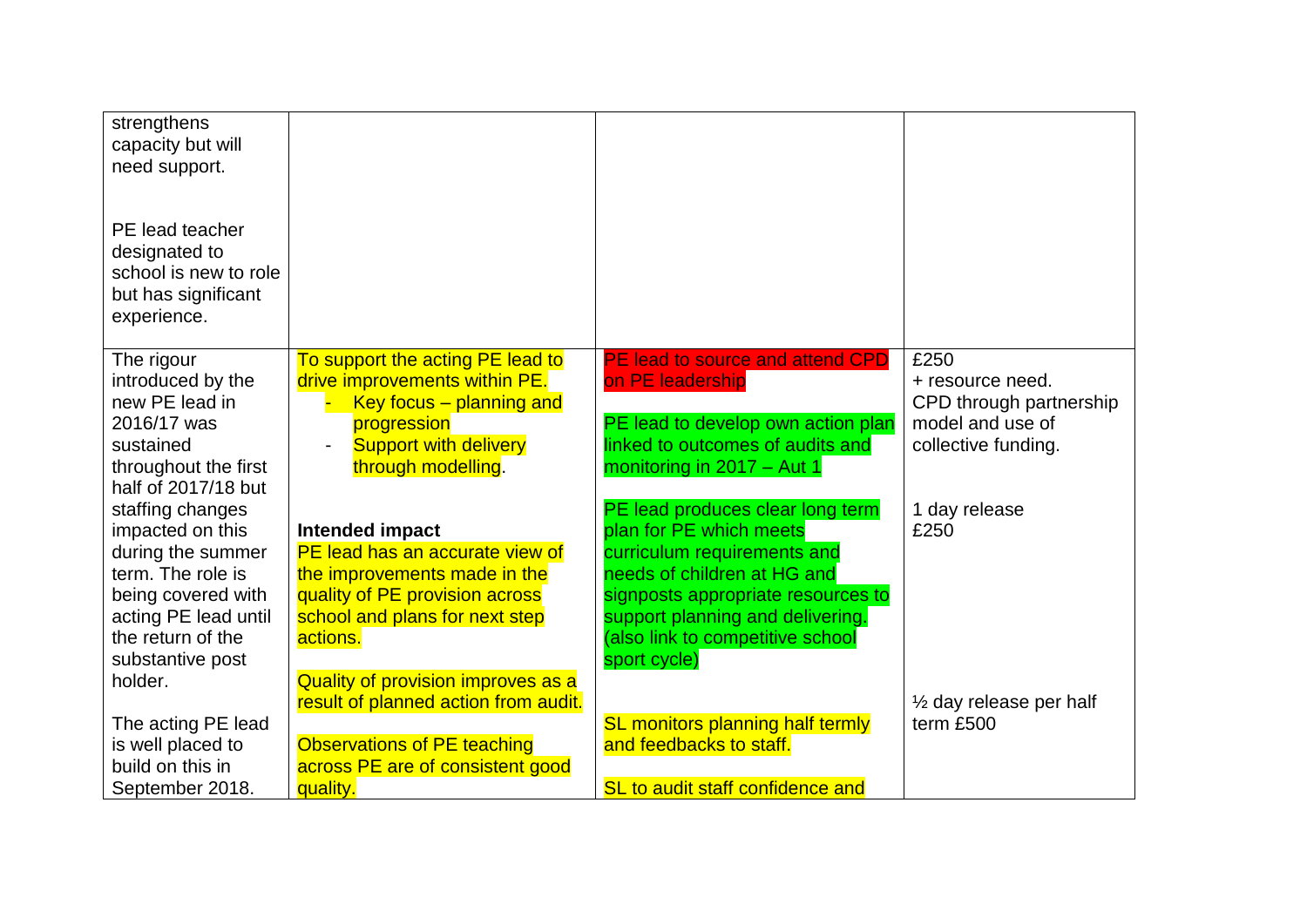|                                                                                                                          |                                                                                                                                                  | <b>CPD needs and build on</b><br>information gained.<br>SL to lead staff CPD session 1 x<br>term- modelling a high quality PE<br>lesson and developing ethos of<br>enjoyment in sport. Re- audit staff<br>confidence.                                                                                                                                                                                                                                                                                                                | Release for preparation<br>1 hr x 3 £300                           |
|--------------------------------------------------------------------------------------------------------------------------|--------------------------------------------------------------------------------------------------------------------------------------------------|--------------------------------------------------------------------------------------------------------------------------------------------------------------------------------------------------------------------------------------------------------------------------------------------------------------------------------------------------------------------------------------------------------------------------------------------------------------------------------------------------------------------------------------|--------------------------------------------------------------------|
| Second round of<br>recruitment was<br>successful in<br>appointing a PE<br>apprentice who<br>begins role in Sept<br>2018. | To ensure the successful induction<br>and development of PE apprentice<br>so that the level of support in PE<br>improves and capacity increases. | July 18 - Induction and<br>safeguarding training / first aid<br>Sept 18 - School specific induction<br>alongside whole school<br>Safeguarding training.<br>Placed in Year 4 class as base<br>with a mentor to support with all<br>round school systems<br>Aut $1 -$<br><b>Lead lunch time activities</b><br>Support in PE lessons and<br>with school clubs.<br>Support attendance at festivals<br>Take a lead role in appointing,<br>developing and supporting young<br>sports leaders.<br>Aut 2<br><b>Lead daily PE based clubs</b> | Cost of recruitment and<br>salary costs for<br>apprentice<br>£6500 |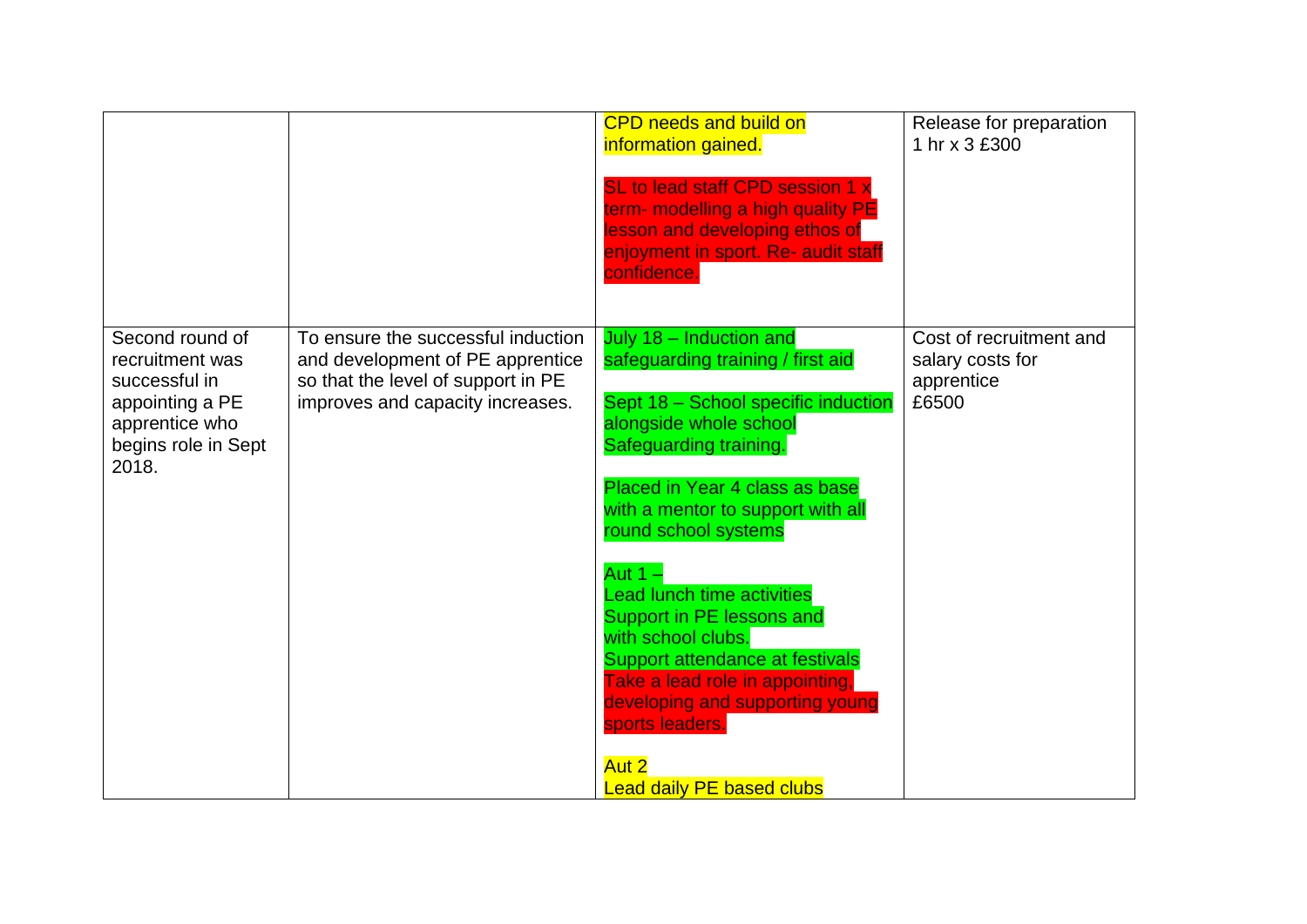|                                  |                                                                       | alongside another support member<br>of staff.<br>Continue to support with lessons.<br><b>Spring 1</b><br><b>Begin to plan and deliver PE</b><br>lessons with support of teacher. |                        |
|----------------------------------|-----------------------------------------------------------------------|----------------------------------------------------------------------------------------------------------------------------------------------------------------------------------|------------------------|
|                                  |                                                                       |                                                                                                                                                                                  |                        |
| <b>Healthy Active Lifestyles</b> |                                                                       |                                                                                                                                                                                  |                        |
|                                  |                                                                       |                                                                                                                                                                                  |                        |
| HG is a community                | To increase the participation in                                      | SL to sign post children to sports                                                                                                                                               | <b>Non</b>             |
| school and currently             | sport during school holidays.                                         | camps etc during holidays and                                                                                                                                                    |                        |
| a Judo club                      |                                                                       | survey uptake.                                                                                                                                                                   |                        |
| operates from the                | Intended impact                                                       |                                                                                                                                                                                  |                        |
| premises 1 x<br>weekly. Dancing  | % of children who attend sports<br>related activities in the holidays |                                                                                                                                                                                  |                        |
| clubs and weight                 | increases as a result of                                              |                                                                                                                                                                                  |                        |
| management clubs                 | signposting.                                                          |                                                                                                                                                                                  |                        |
| also operate from                |                                                                       |                                                                                                                                                                                  |                        |
| the school site.                 |                                                                       |                                                                                                                                                                                  |                        |
| Plans to use the                 |                                                                       |                                                                                                                                                                                  |                        |
| school to facilitate             |                                                                       |                                                                                                                                                                                  |                        |
| sports clubs, such               |                                                                       |                                                                                                                                                                                  |                        |
| as grassroots, was               |                                                                       |                                                                                                                                                                                  |                        |
| not possible to due              |                                                                       |                                                                                                                                                                                  |                        |
| to on-going                      |                                                                       |                                                                                                                                                                                  |                        |
| maintenance work                 |                                                                       |                                                                                                                                                                                  |                        |
| and planned                      |                                                                       |                                                                                                                                                                                  |                        |
| building projects.               |                                                                       |                                                                                                                                                                                  |                        |
| Sports leaders roles             | To continue to develop mini sports                                    | <b>Autumn 1 - Recap Training for</b>                                                                                                                                             | £100 for new equipment |
| were embedded in                 | leaders (Y5/Y6) to run active lunch                                   | <b>leaders</b>                                                                                                                                                                   | TA to oversee - £1000  |
| 2016/17 but needs                | time sessions supported by PE                                         | <b>Ensure resources are available</b>                                                                                                                                            |                        |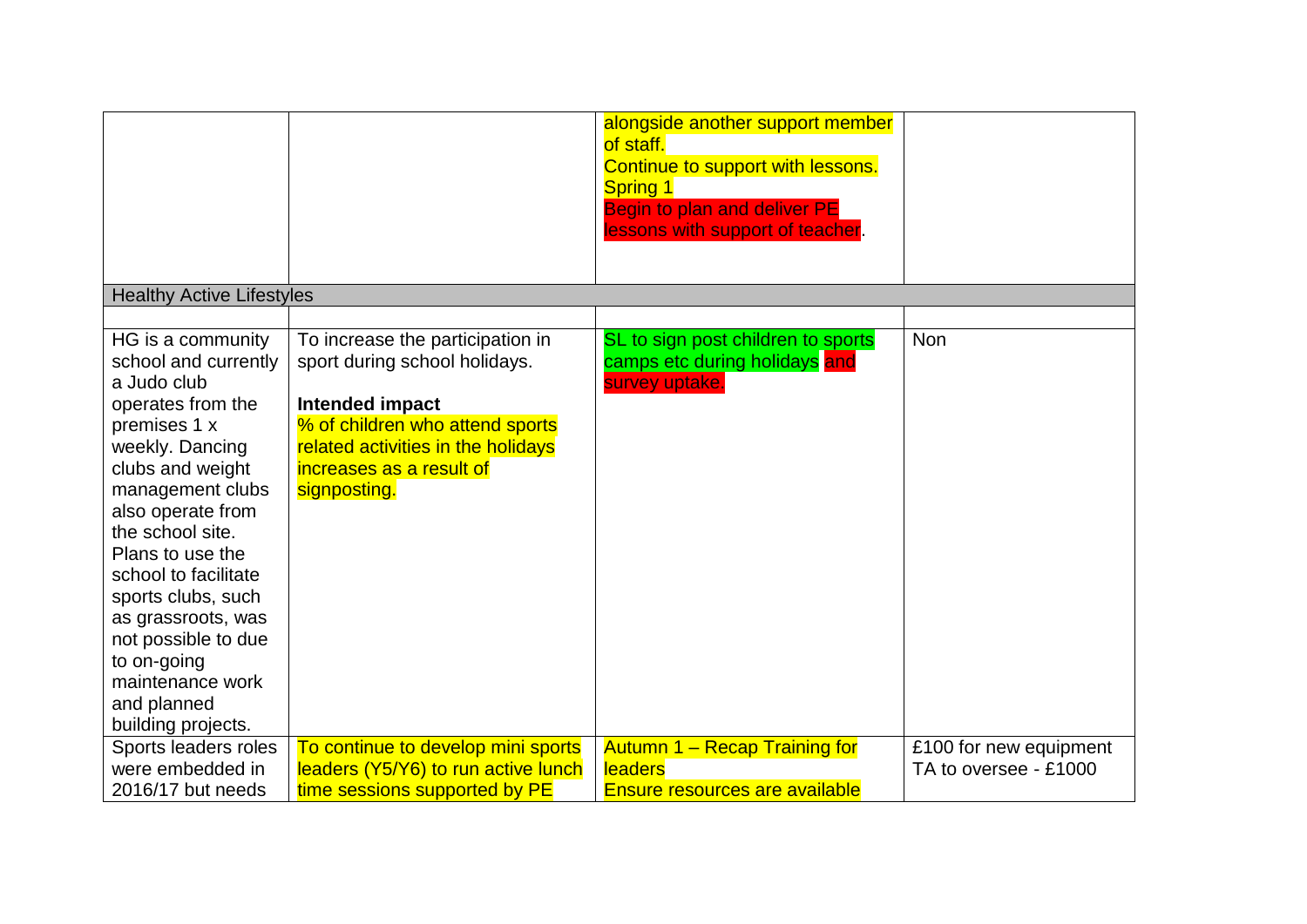| to be re-appointed<br>for Sept 18 and<br>roles redefined.                                                                                               | apprentice and lunch time staff.<br>Intended impact<br>Children are observed to be active<br>at lunch time, behaviour incident<br>reduce and pupil voice tells us<br>children enjoy lunch times.                               | Give children a small budget to<br>manage alongside PE lead. Order<br>equipment.<br>Begin provision and link to reward<br>system for taking responsibility.<br>Active lunch time carry out regular<br>pupil voice to identify action and<br><i>impact.</i>      | Release for co-ordinator<br>$\frac{1}{2}$ hour weekly to meet<br>with pupils (assembly<br>time).                                                      |
|---------------------------------------------------------------------------------------------------------------------------------------------------------|--------------------------------------------------------------------------------------------------------------------------------------------------------------------------------------------------------------------------------|-----------------------------------------------------------------------------------------------------------------------------------------------------------------------------------------------------------------------------------------------------------------|-------------------------------------------------------------------------------------------------------------------------------------------------------|
| PE lead trialed 1<br>mile per day but this<br>did not extend<br>beyond 1 class.                                                                         | SLT drive 1 mile per day initiative<br>to increase amount of daily<br>physical activity.<br>Intended impact<br>Physical fitness of children and<br>staff improve.                                                              | Aut 1 – introduce initiative and<br>allocate to roles / logistics.<br><b>SMcG - EYFS drive</b><br>CA - Year 1 to Year 3 drive<br>AT / NI - Year 4 to 6 drive<br>Set up class competition. The<br>class that does the most miles over<br>a half term gets prize. | Sandshoes for children<br>without trainers (£200 inc<br>replenishment)<br>Prizes £500 over year.                                                      |
| Due to staffing<br>changes school did<br>not take part in<br>cancer run as<br>school though<br>families did take<br>part through school<br>signposting. | To enter the Children's Cancer run<br>as a family event. Target - 25<br>families.<br>Intended impact<br>At least 25 families take part in the<br><b>Children's Cancer Run.</b><br>Running is promoted as a family<br>fun sport | PE lead to organise event and<br>ensure staff to support.                                                                                                                                                                                                       | Fund coach travel for all<br>and entry for 1 child and<br>1 adult<br>Coach travel<br>£150<br>Entry £6 per child<br>Approx £150 based on 25<br>entries |
| Themed weeks are<br>successful in school                                                                                                                | To hold an ' all together active<br>week' in summer 2.                                                                                                                                                                         | Aut 1 - Begin to source lists of<br>externals sporting providers to be                                                                                                                                                                                          | £2400 (to include 1<br>sporting trip per year and                                                                                                     |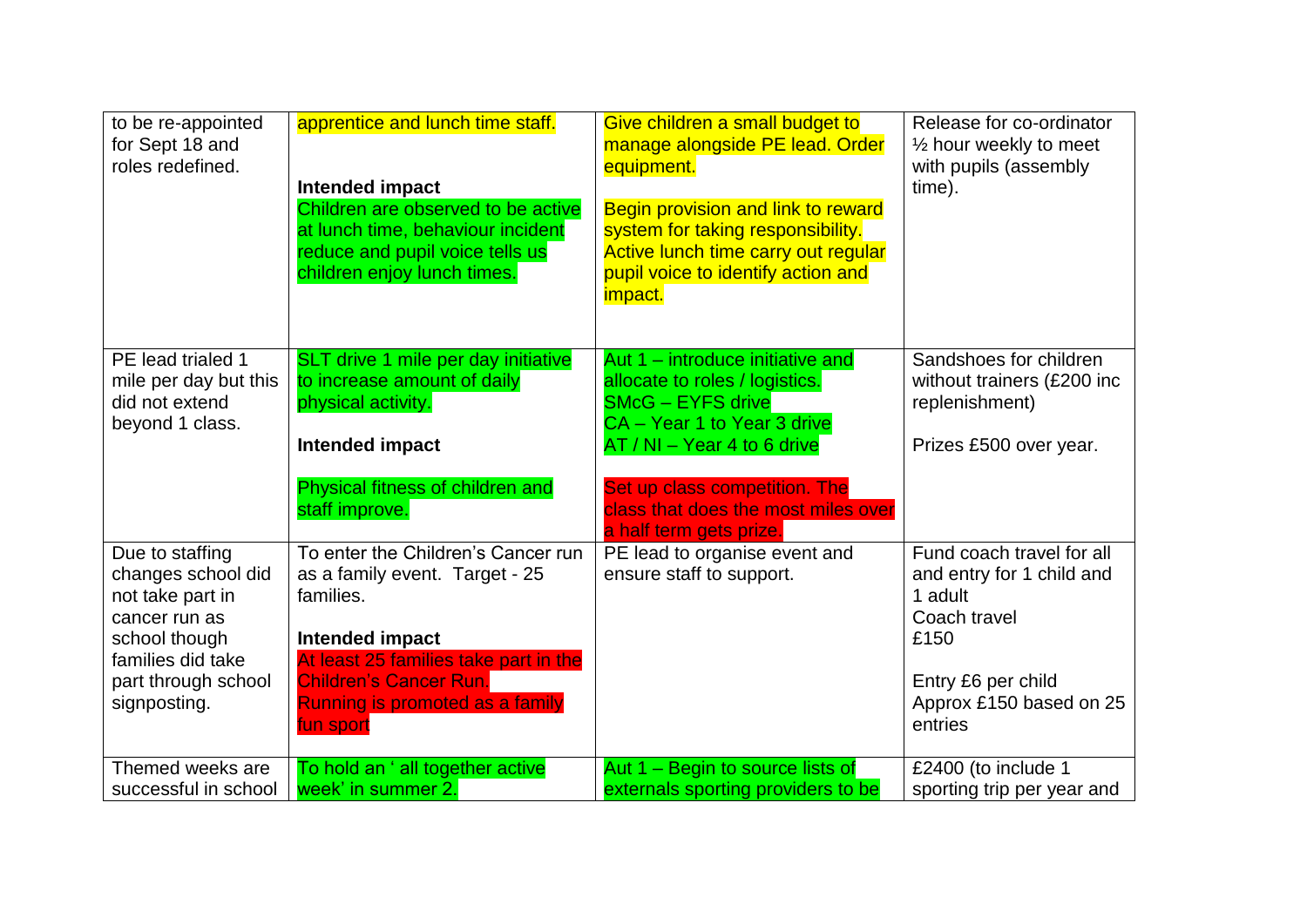| on other curriculum<br>areas and often<br>allow children to<br>sample new things.<br>Visits to other<br>schools have<br>involved<br>observation of full<br>weeks designated<br>to sport.                                                                                                                                        | Intended impact<br>Increase participation in physical<br>activity.<br><b>Experience new sports and</b><br>signpost to community clubs<br>related to the experience.<br>Learn how to be physically and<br>mentally well.                                                                                                                                                                                                | involved in the events.<br>Audit year groups to find out sports<br>children would be interested in<br>taking part in.<br>Aut 2 - book providers<br>Spring 1 - plan week and specific<br>intended impact. (to involve sports<br>day)<br>Spring 2 - disseminate plan to staff<br>with designated roles<br>Summer 2 - All together active<br>week takes place. Evaluate<br>outcomes.   | cost of providers for the<br>week)                                                                 |
|---------------------------------------------------------------------------------------------------------------------------------------------------------------------------------------------------------------------------------------------------------------------------------------------------------------------------------|------------------------------------------------------------------------------------------------------------------------------------------------------------------------------------------------------------------------------------------------------------------------------------------------------------------------------------------------------------------------------------------------------------------------|-------------------------------------------------------------------------------------------------------------------------------------------------------------------------------------------------------------------------------------------------------------------------------------------------------------------------------------------------------------------------------------|----------------------------------------------------------------------------------------------------|
| <b>Competitive Sport</b><br>Continued<br>increased<br>participation in<br>sports festivals from<br>9 in 2015-16 to 20<br>in 2016-17 and 22<br>in 2017/18 therefore<br>pupil participation<br>also improved<br>Standards reached<br>in competitive<br>sports increased<br>with one teams<br>reaching school<br>games level - see | To continue increase participation<br>in competitive events and improve<br>standards achieved in KS2. (target<br>$ 22\rangle$<br>To increase number of teams that<br><b>reach School Games Standard</b><br>from 2 in 2017 to 3 in 2018 (focus<br>Y5/6 girls football, Y5 netball and<br>Y5/6 rugby)<br>Intended impact<br>At least 2 teams reach School<br><b>Games Standard</b><br>At least 22 festivals are attended | SL to PE curriculum to be planned<br>around competition cycle<br>Planned participation to be RAG<br>rated when attended.<br>Autumn<br><b>U11 Football League</b><br><b>Y2 Multi-Skills</b><br>Y3/4Tag Rugby<br><b>Y5/6 Girls Football</b><br><b>Y5/6 New Age Bowling</b><br><b>Y5/6 Sports Hall Athletics</b><br><b>Gymnastics Festival</b><br>Spring<br><b>U11 Football League</b> | <b>SSP</b><br>Coach travel £160 per<br>event (SSP funded)<br>Release for teacher per<br>event £150 |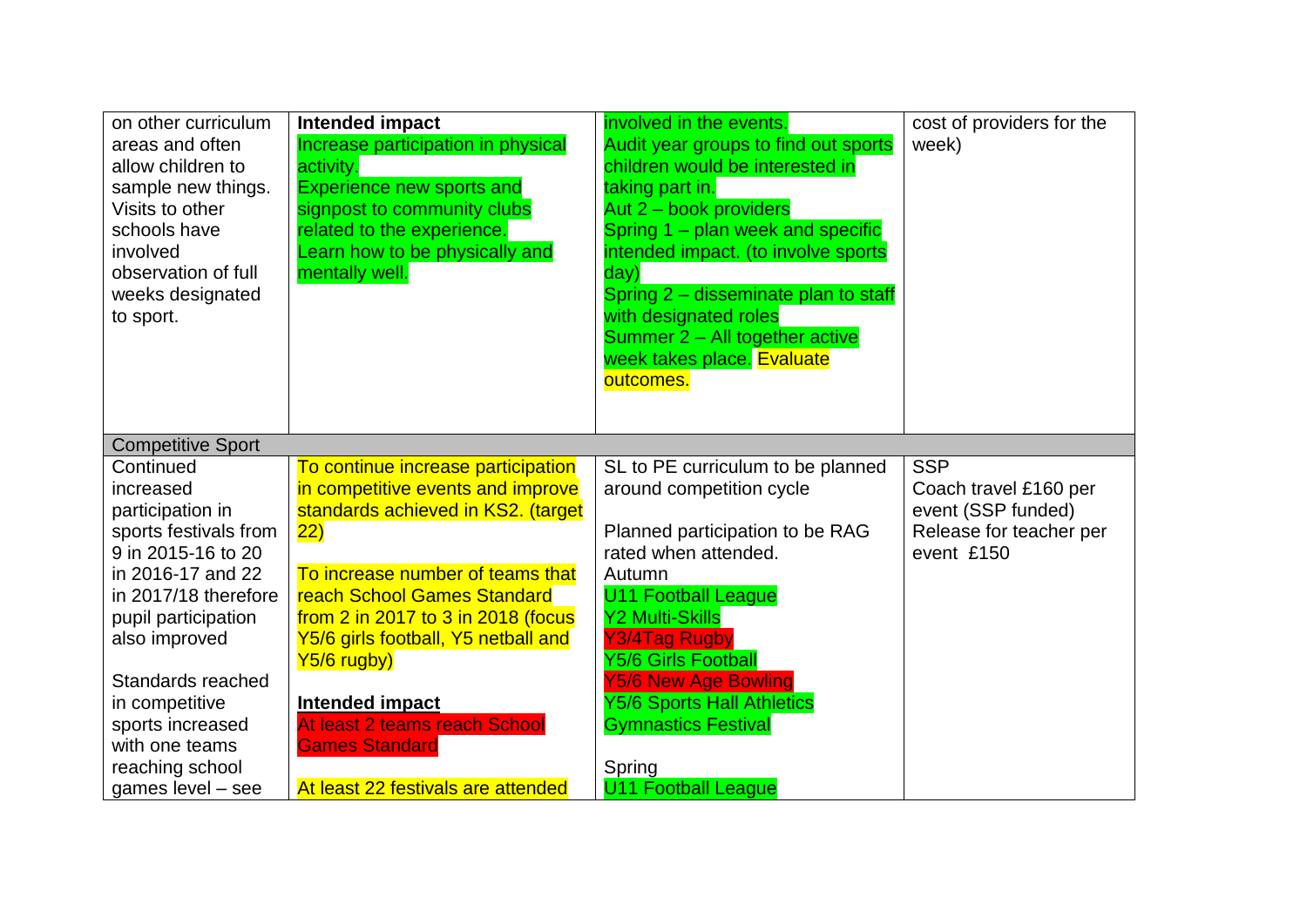

## **Evaluation / Summary impact report**

- Standards in Y6 PE continue to rise as a result of specialist teaching. Children are therefore better prepared for next stage and feedback from secondary school confirms this. Staffing changes impacted on this from Easter.
- The % of children who reach 25m swimming required standard typically has improved. 73% of Year 6 cohort 2017/18 could swim 25m and use a range of strokes. 68% could perform safe self-rescue techniques. In 2018/19 78% swim competently, confidently and proficiently over a distance of at least 25 metres, 20/49 (41%) use a range of strokes effectively and 67% perform safe self-rescue in different water-based situations.